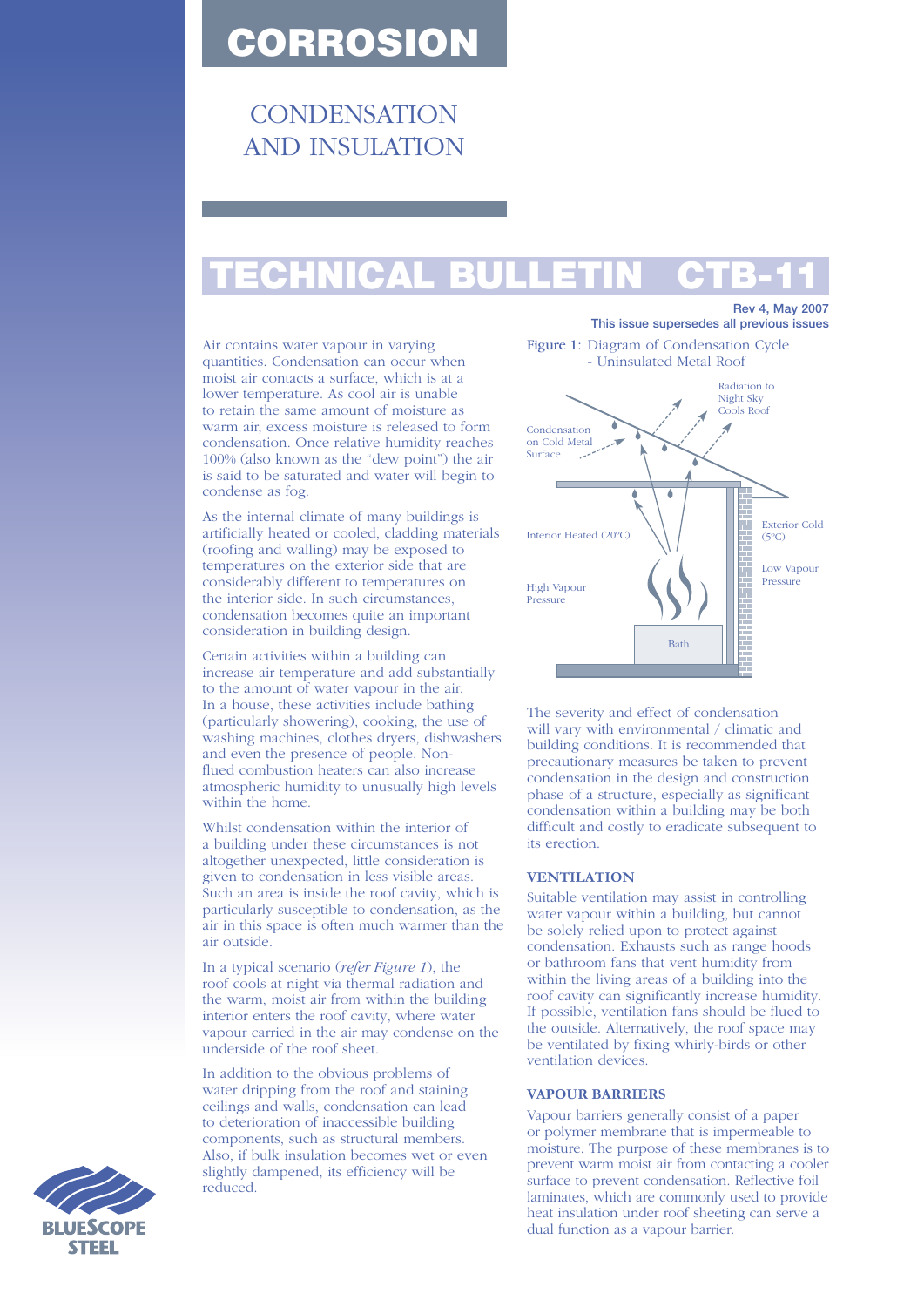On a cool, clear night roof sheeting will radiate heat into the atmosphere until the temperature of the sheeting drops below that of the surrounding air, sometimes by as much as 5ºC. The sheeting will continue to radiate heat and remain colder than the air in contact with it until it is subjected to radiation from the sun. Until this time the water vapour in the air may condense on the roof sheeting, especially on the underside where it is in contact with warm air rising from the heated interior below.

To minimise the risk of corrosion related to condensation under roof sheeting in cooler climates, a vapour barrier should be provided adjacent to the underside of the sheeting to prevent contact between the moist air and the roof sheet. The inclusion of a bulk insulation layer (wool blanket or similar) between the vapour barrier and the roof sheeting will insulate the laminate from the cold roof sheeting further reducing the risk of condensation.

By thoroughly sealing the overlaps of vapour barriers with waterproof adhesive tape, the efficiency of the system may be greatly increased. The laps should be about 100mm and kept in close contact when positioning the vapour barrier so the tape can be readily applied. The vapour barrier must be allowed to drape between the roof supports so the cold temperature of the roof sheeting will not be transmitted to the vapour barrier by contact. If this were to happen condensation could form on the underside of the vapour barrier and may drip into the ceiling space.

The method of installation for vapour barriers and/or bulk insulation materials will vary depending on the climate in which the building is located. A general rule of thumb is to install vapour barriers on the warm side of insulation materials. The manufacturer's installation guidelines should be followed. **Further information regarding vapour barriers and insulation requirements are available in AS 4200.2 and Volume 2, Part 3.12.1 of the Building Code of Australia, respectively.**

In most climates the vapour barrier should normally be installed on the warm internal side of the cladding. However, in tropical environments, including Darwin, Cairns, South East Asian countries or similar environments, the climate may be different. The air outside is typically warm and moist compared to cooler, air-conditioned interior regions of the building.

To avoid condensation problems under these 'tropical' conditions the vapour barrier may be placed nearest the external building cladding. In the case of insulation blanket and foil, the blanket would face to the interior side (that is, opposite to the 'temperate' case). It is recommended that the insulation provider also be consulted prior to installing any insulation materials to ensure that the specific requirements of your building are met.

Particularly in high-risk areas (where there are large differences in temperature and humidity between internal and external surfaces), it is important to seal joints and penetrations of the vapour barrier to minimise entry of air from the warm side via sheet overlaps and fastener penetrations.



Figure 2: Insulation configuration for temperate (a) and tropical (b) scenarios

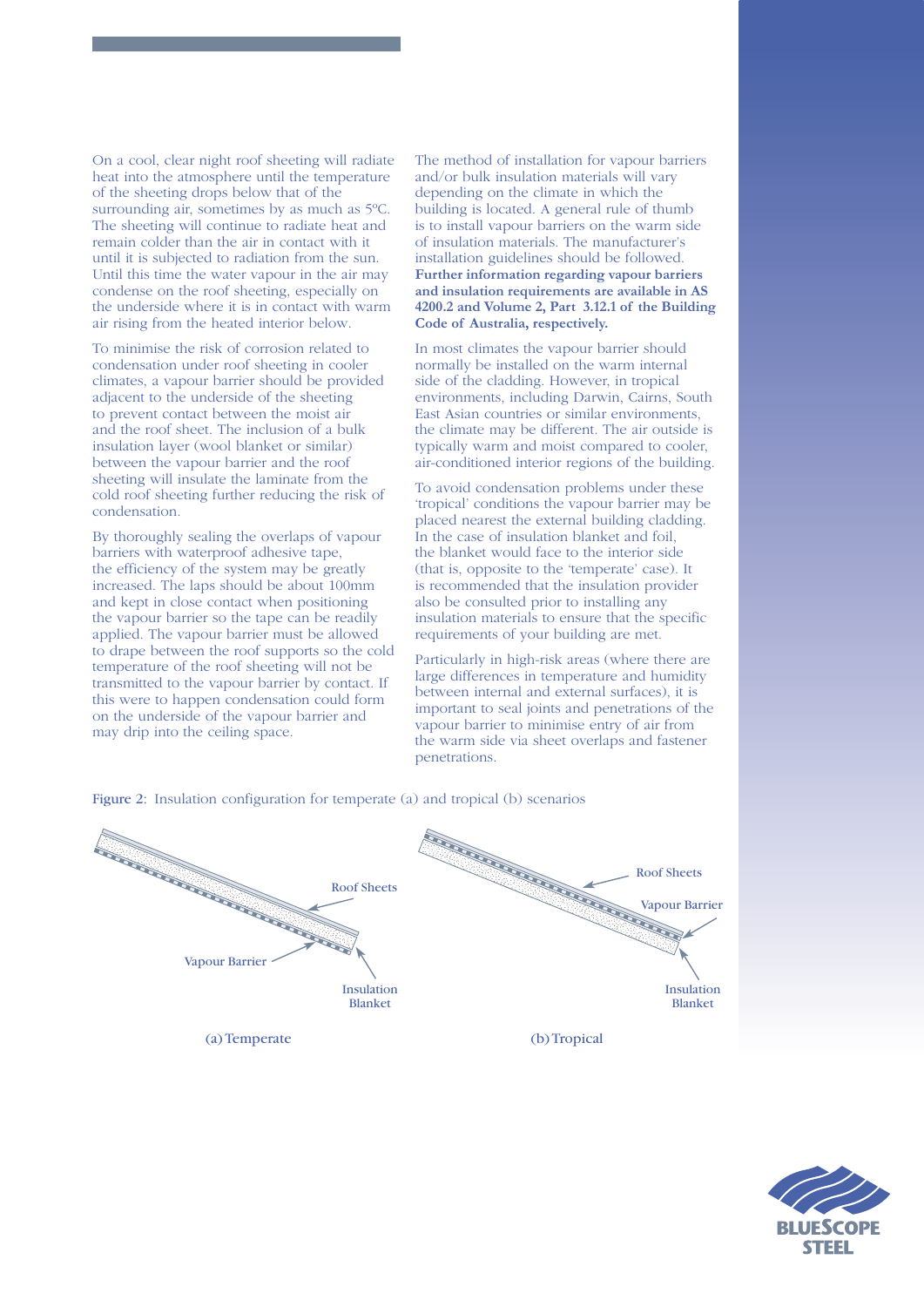Figure 3: Photo depicting moisture penetration due to the absence of a vapour barrier in a tropical environment.



### **INSTALLATION**

Care should be taken when installing insulation blanket, to avoid significantly overhanging the last batten adjacent to any rainwater channelling components, such as gutters and valleys. If the wool blanket protrudes into the gutter, it is likely to become wet and could function as a "wick", drawing water throughout a significant area of the insulation blanket (*Figure 4a*).

If the insulation blanket becomes wet, not only are the thermal properties of the material compromised, but moisture may be held in direct contact with the underside of steel roof sheets for significant lengths of time. In such a situation, accelerated corrosion of the roof sheets may occur, initiating from the underside of the sheet. Under these circumstances, corrosion of the roof sheets is generally not detectable until perforation of the material has occurred. To avoid this, insulation material should be trimmed back well clear of the drip edge of the roof sheet to avoid overhang into the gutter.

Figure 4: Poor Installation (a) and Recommended Installation (b) scenarios.